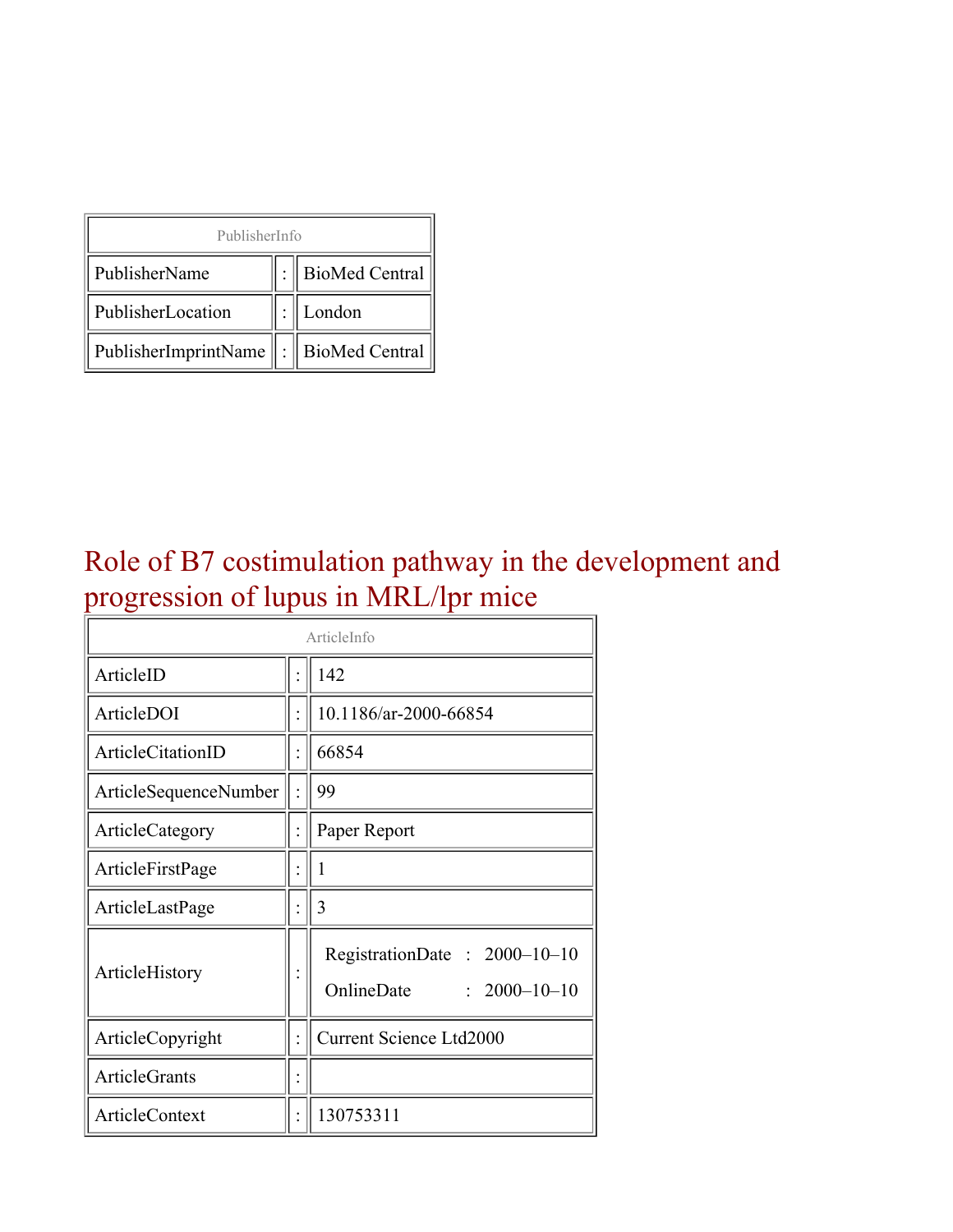Aff1 CNRS UPR9021 Strasbourg France,

#### Keywords

Autoantibody, B7 costimulatory molecules, lupus mice, T and B lymphocytes

# Context

Systemic lupus erythematosus (SLE) is an autoimmune disease characterized by the production of autoantibodies to nuclear proteins and nucleic acids, accompanied by clinical manifestations. To initiate this type of mature humoral response, both T and B cell costimulatory interactions are required. The best-characterized and strongest costimulatory signal for interaction is provided by CD28 and CTLA-4 (on T cells) binding to B7-1 and B7-2 (on antigen presenting cells). Blockade of the B7 pathway using receptor antagonists and antibodies has provided insight into the importance of these costimulatory molecules in autoimmune disease. However, the role of B7-1 and B7-2 as individual ligands in the development of autoimmunity is unclear. The aim of this study was to investigate the role of B7 costimulation in a murine model of SLE by inhibiting the B7 pathway using blocking antibodies, or using B7-deficient mice backcrossed into the MRL-lpr/lpr background.

# Significant findings

MRL lpr mice treated with B7 blocking antibodies, or deficient in B7-1 or B7-2 molecules, produce autoantibodies recognizing small nuclear ribonuclear proteins (snRNPs) and DNA. Mice treated with B7 antibodies demonstrated changes in isotype switching as compared with untreated animals. This was not observed with B7-deficient mice. For example, coadministration of anti-B7-1/B7-2 antibodies significantly reduced the production of IgG1 and IgG2b autoantibodies specific for snRNP as compared with anti-B7-2 antibody treatment alone. The authors also demonstrated that the previously observed high proportion of activated (23% for CD4 and 29% for CD8) and memory (77% for CD4 and 70% for CD8) T cells is unchanged in B7-1-deficient mice. In contrast, B7-2-deficient mice possessed significantly fewer activated (13% for CD4 and 17% for CD8) and memory (2% for CD4 and CD8) T cells. They next examined specific antibody deposition in the kidney, demonstrating that IgG and C3 complement deposition was less pronounced in the kidney of B7-2-deficient MRL-lpr mice, and this correlated with less severe glomerulonephritis. In conclusion, this work demonstrates that blocking both B7-1 and B7-2 does not completely eliminate autoantibody production, and suggests the possible involvement of alternative costimulation pathways for T cell activation (eg CD40-CD40L pathway).